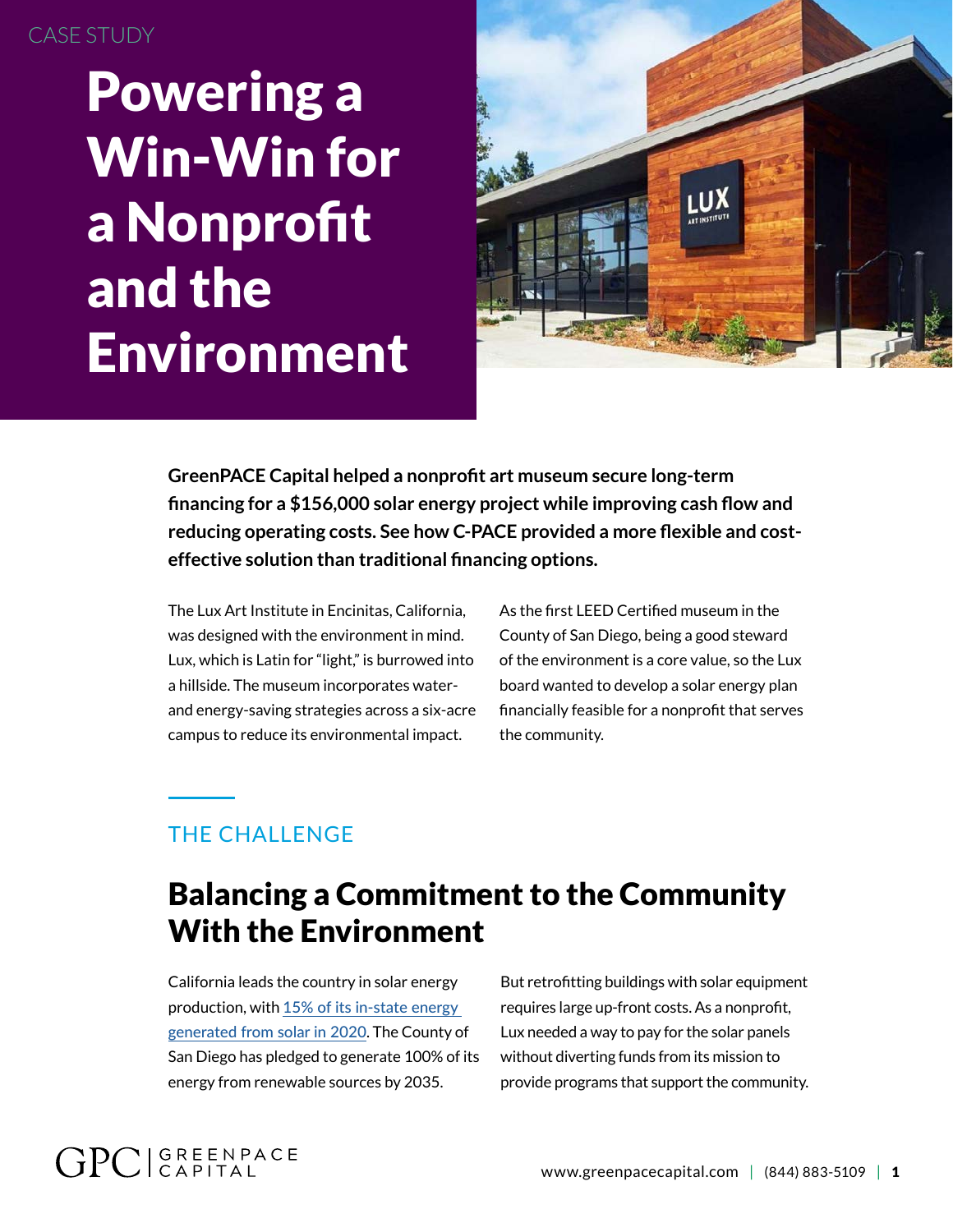#### THE SOLUTION

# A Public-Private Financing Model

Lux's contractor shared a cost-effective way to pay for the solar panels – Commercial Property Assessed Clean Energy (C-PACE) financing.

GreenPACE worked closely with Lux board members to educate them about this publicprivate program solution. We answered questions, explained the history and process of C-PACE, and talked about the best approach to achieve the board's goals.

Our team ensured the project met the local municipality's requirements and maximized available tax benefits. With solar energy tax credits, different rules apply to businesses and nonprofits. As an experienced and

consultative PACE administrator, GreenPACE helps property owners get the best rates, terms, and discounts available for their specific situation.

From setting up the C-PACE financing to providing the solar panel equipment, we streamlined the entire project for Lux to secure a windfall of tax benefits, including \$30,000 in total project savings.

C-PACE allows Lux more budget flexibility because the financing doesn't impact cash flow. The museum pays for the cost of the solar panels via a fixed-rate, voluntary property tax assessment over 25 years.